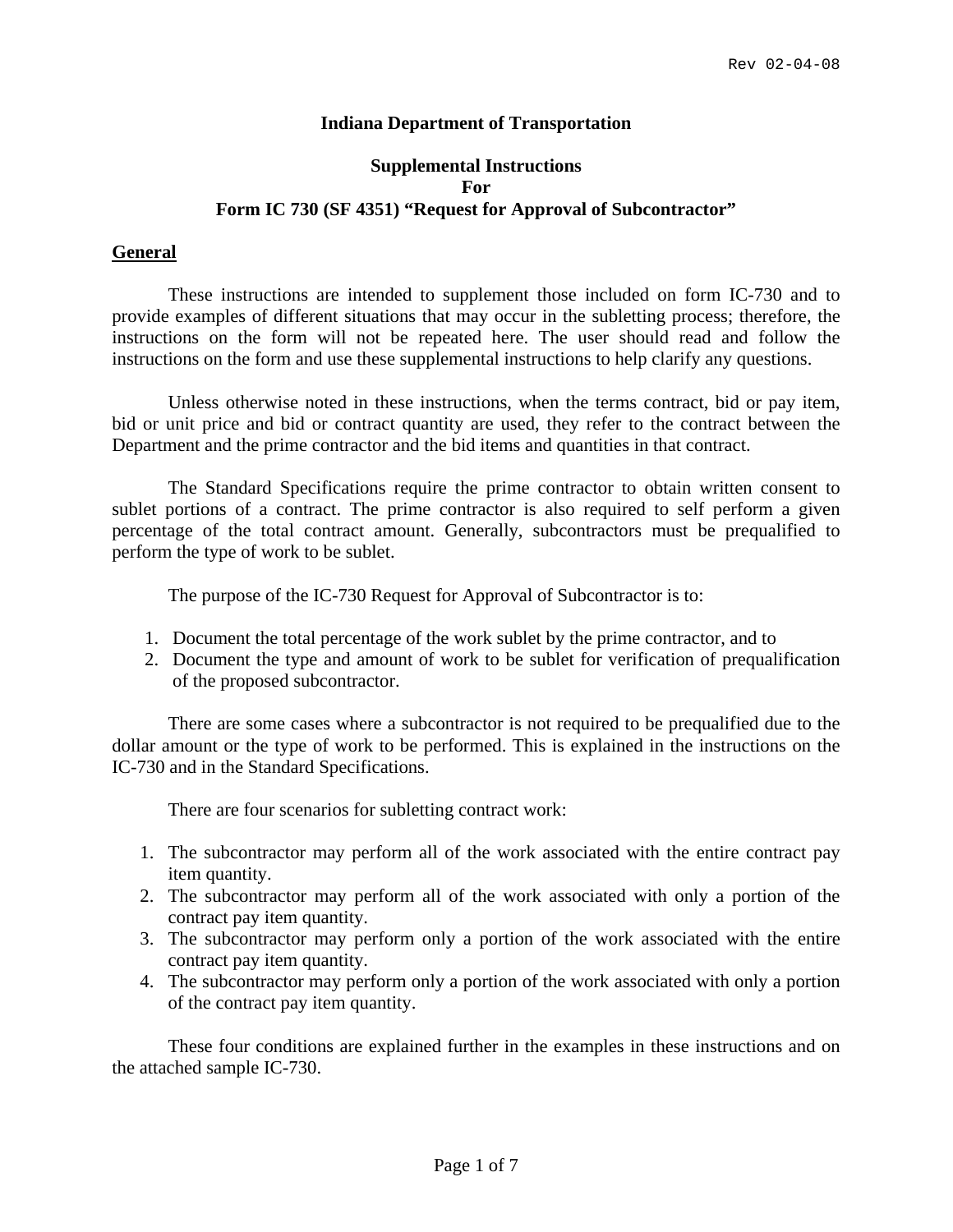# **Contractors**

Form IC-730 is available as an Excel spreadsheet file that can be downloaded and completed either electronically or by hand. The file is available through the Indiana Commission on Public Records' (ICPR) website at [www.in.gov/icpr](http://www.in.gov/icpr). Browse the on-line forms catalog for the Department of Transportation's listing and follow the link to the file. The Department's website also has a link that takes the user to the ICPR webpage with the form. The user may save a copy of the form for future use, but should always check the ICPR website to be sure the latest version of the form is being used.

To complete the form by hand, save the file to a folder on your computer, and then open the file, print both pages of the form and fill it in by typing or printing neatly.

To complete the electronic form, save the file to a folder on your computer, then open the spreadsheet and fill in the data. The form will still need to be printed so prime and subcontractor signatures can be included.

Note that when the form is completed electronically, the fields for columns **(I)** and **(J)** are calculated and filled in automatically. The user cannot enter any data in these fields. Column **(I)** is only included to show a step in the calculation process when a subcontractor is performing a portion of the work or quantity. Also note that column **(H)** is set to display only 3 decimal places for the percent sublet. However, the form is set to accept up to 9 decimal places to perform a calculation and the contractor should always enter the percent calculated to 9 decimal places. This is necessary so the form will calculate column **(J)** correctly. If the percent sublet is rounded prior to entry into column **(H)**, the calculation of **(J)** may not match the contractor's intended value.

If a subcontractor will be performing less than 100% of all the work and/or all the quantity for an item, the prime contractor must include a brief explanation as to how the remainder will be performed. See the attached sample IC-730 for examples of explanations.

When all electronic information has been completed on the form, print the form, obtain the required signatures and submit the form to the District Construction Office. Be sure to include all pages of the form with the submittal.

Contractors that have questions regarding use of the form should contact the District Construction Office.

### **Department Personnel**

After receiving an IC-730 from a contractor, review that all the required information and signatures have been included. If the form is complete, then note the *Date Received* in the section reserved for Department use. If information or signatures are missing, return the form to the contractor for completion.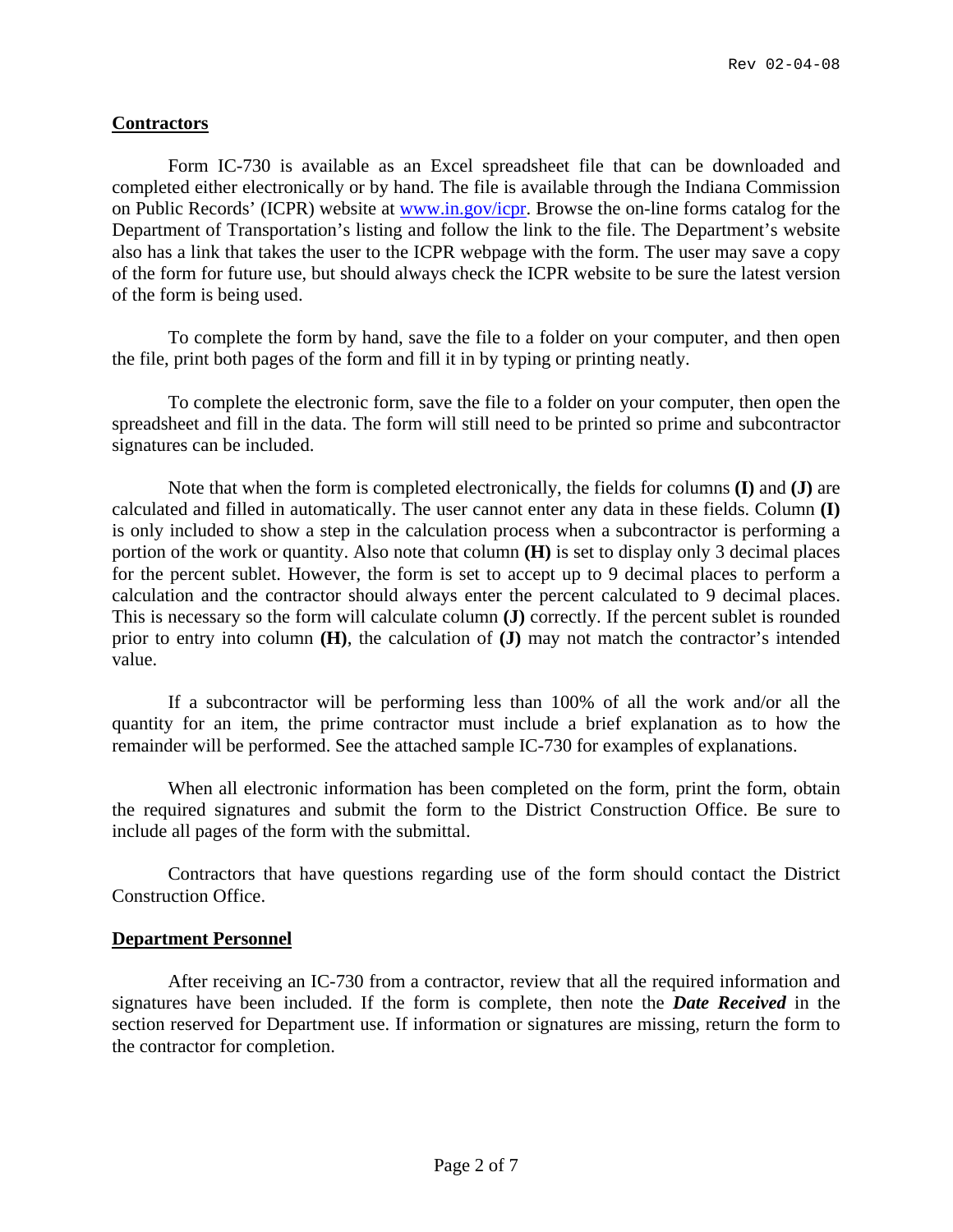Assign a *Request No.* to the submittal. This should be a number assigned sequentially, starting with 001, for each IC-730 received for any given contract.

Review the data for each item being sublet. Check that the item number **(A)**, item code (spec reference) **(B)**, item description **(C)**, quantity **(D)**, units **(E)** and unit price **(F)** match the item in the original contract or on a Change Order.

If the proposed subcontractor will be performing less than 100% of all the work and/or all the quantity for an item, the contractor must include a brief explanation as to how the remainder will be performed. Acceptable explanations can include "Sub performing only X work; remainder to be self performed.", "Remainder of item quantity to be performed by another sub.", "Remainder of work still to be assigned."

If the form was completed by hand by the contractor, use the data entered by the contractor for quantity sublet **(G)** and percent sublet **(H)** to check the calculation of **(I)** and **(J)**. The calculations are:

 $(I) = (F) \times (H) / 100$ 

and,

 $(\mathbf{J}) = (\mathbf{G}) \times (\mathbf{I}).$ 

If the form has been completed electronically, **(I)** and **(J)** are calculated by the spreadsheet and should not require checking of the calculations.

The "TOTAL THIS SUBCONTRACT" is completed automatically for electronic forms, but should be checked for forms completed by hand. This total is entered into the *This Subcontract* box in the approval section.

Enter the amounts for *Original Contract* and *Previous Subcontracts* in the approval section.

Add *This Subcontract* and *Previous Subcontracts* to calculate *Total Subcontracts*.

Subtract *Total Subcontracts* from *Original Contract* to calculate *Prime Contractor* amount.

Calculate the percentages for *This Subcontract*, *Previous Subcontracts*, *Total Subcontracts* and *Prime Contractor*. Compare the percentage for *Prime Contractor* against the contract requirements to determine if the prime contractor is self performing the minimum percentage required.

Check the appropriate box for prequalification requirements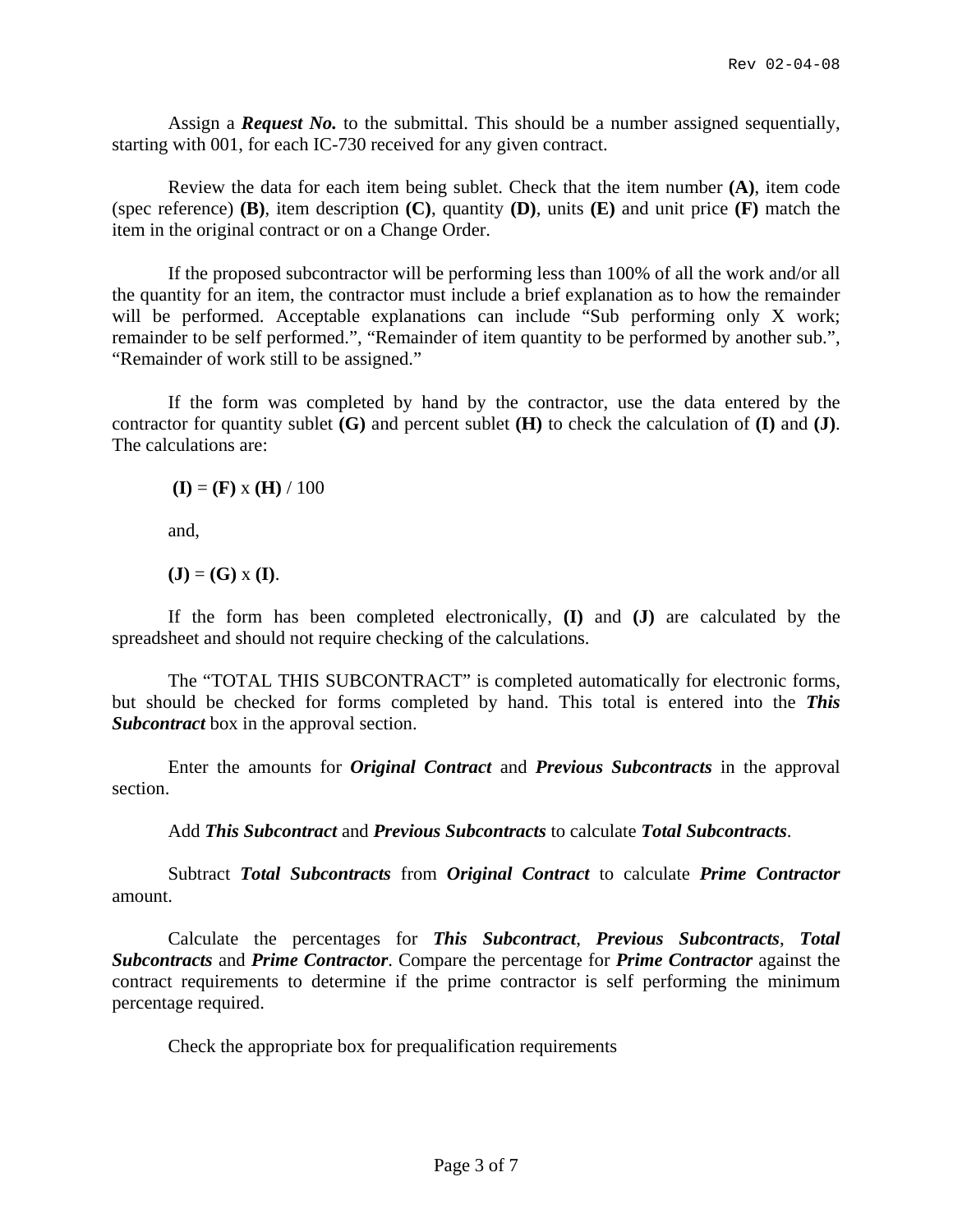The *EEO Check* is not required, but if the District's process is to have the form reviewed by the District EEO Officer, then the officer can add the date reviewed to this box.

If all data on the form is complete and correct, the reviewer should sign the form in *Recommended By* and enter the date. The form should then be submitted for the District Construction Engineer's signature and date.

Information from approved IC-730s should be entered as soon as possible into Site Manager. Even if the subcontractor has been approved on the IC-730, the PE/S will not be able to enter any pay items for work by the subcontractor until the information is complete in Site Manager.

A copy of the approved form should be sent to the prime contractor and to Central Office Final Records Review. The original is to be retained in the District contract file. A copy is not to be sent to the PE/S.

Department personnel that have questions regarding use of the form should contact the Division of Construction Management.

#### **Examples**

The following examples are provided to illustrate the four scenarios under which work can be sublet. In these examples, it is assumed that the contractor will complete the form electronically. For all cases other than case 1, the key to the electronic spreadsheet is for the contractor to determine how best to arrive at the percent sublet to be entered in column **(H)** for partial subletting of items. It is up to the contractor and subcontractor to agree on how the subcontract will be written, what the units of pay are and the total subcontract price. The prime can determine how to arrive at the percentage entered in column **(H)**, but the extension in column **(J)** should equal, within very minor rounding, the actual subcontract amount between the prime and sub when a partial item is being sublet.

### **I. Subcontractor Performs All Work for the Total Contract Quantity**

This is the simplest type of sublet to enter on the IC-730. The prime contractor is subletting all of the work, including labor, equipment and materials to the subcontractor for the total quantity of the contract bid item. The prime may or may not have added markup to the sub's price and it is even possible that the sub's price is more than the unit price bid by the prime contractor. This information is not required and should not be entered on the IC-730. The Department is looking only at the item in light of the contract bid price and quantity to determine the percentage of work subcontracted.

*Example 1*

*Contractor A sublets all work associated with the entire contract quantity of pay item number 031, Sidewalk, Concrete to Subcontractor B. The item code is 604-12345, the contract quantity is 500 sys. and the contract unit price is \$53.00 per syd.* 

*The IC-730 entries should be as follows and as shown on the sample IC-730.*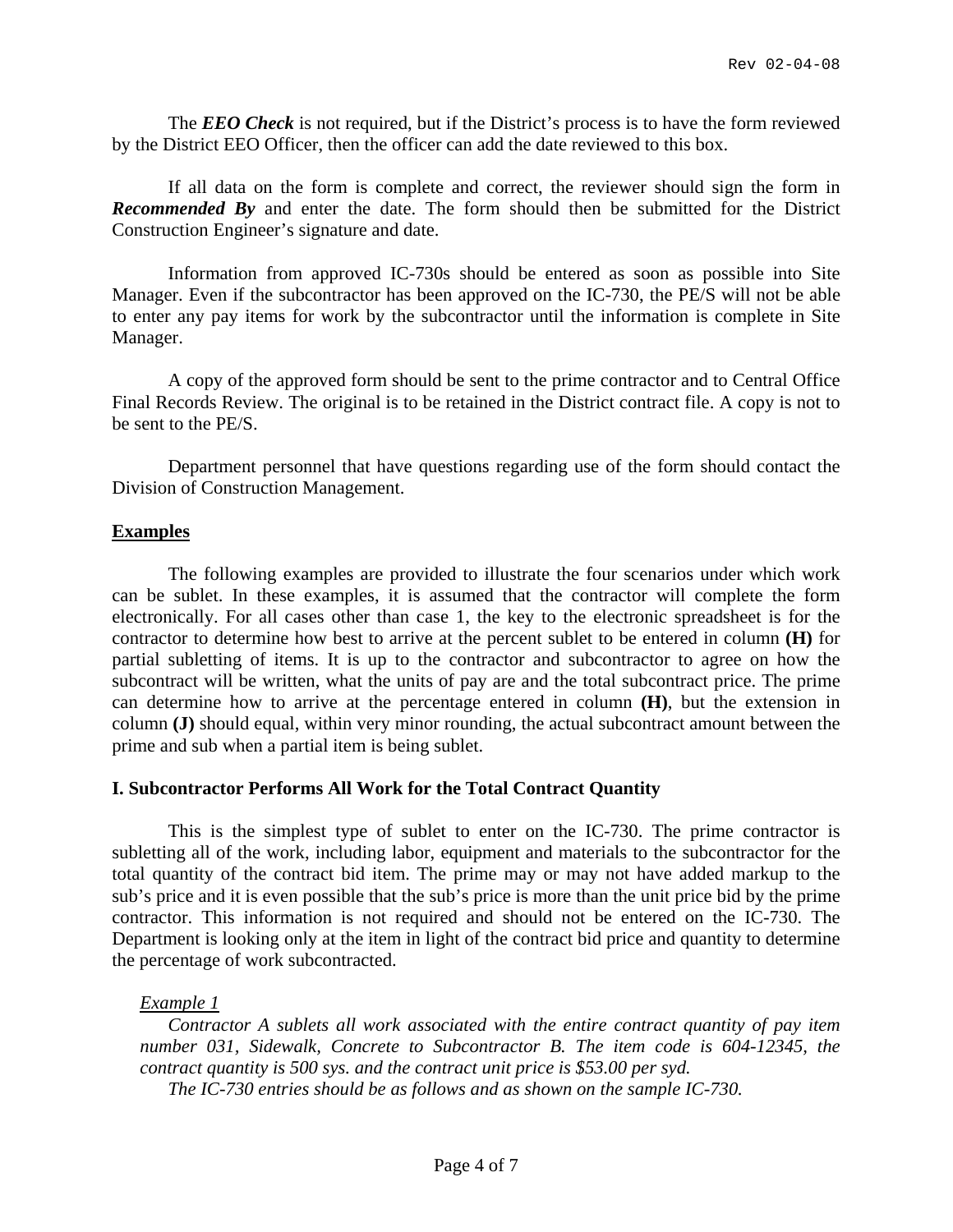**(A) =** "031", **(B)** = "604-12345", **(C)** = "Sidewalk, Concrete", **(D)** = "500.00", **(E)** = "SYS",  $(F) =$  "53.00",  $(G) =$  "500.00",  $(H) =$  "100.000",  $(I) =$  "53.00" (calculated) and  $(J) =$ "26,500.00".

Note that in this example only, the extension **(J)** will equal the original contract amount for the item.

### **II. Subcontractor Performs All Work for a Portion of the Contract Quantity**

In this case, the prime contractor is subcontracting only a part of the total bid item quantity. The subcontractor will still perform all the work on that portion of the item. The remainder of the item quantity may be performed by another subcontractor or by the prime, but for the first subcontractor's IC-730 it is important to show what quantity of the bid item is proposed to be sublet. The prime contractor must explain who will complete the remainder of the item quantity. Acceptable explanations include "Remainder of item to be self performed" and "Subcontractor to be determined will complete remainder of item".

As with case 1, the prime may or may not have added markup to the sub's price and the sub's price may be more than the unit price bid by the prime contractor. Again, the Department is looking only at the item in light of the contract bid price and quantity to be performed by the subcontractor to determine the percentage of work subcontracted.

# *Example 2*

 *There are 2 bridge structures on the contract, Str.1 and Str.2. Contract item number 076 is Concrete, C, Superstructure, item code 702-12345, with a contract quantity of 605 cys. and a contract unit price of \$435.00 per cyd. The quantity is split between the bridges as 335 cys. for Str.1 and 270 cys. for Str.2.* 

 *Contractor A sublets all work associated with the 335 cys. of item 076 for Str.1 to Subcontractor B.* 

 *The IC-730 entries should be as follows and as shown on the sample IC-730.* 

**(A) =** "076", **(B)** = "702-12345", **(C)** = "Concrete, C, Superstructure", **(D)** = "605.00", **(E)** = "CYS", **(F)** = "435.00", **(G)** = "335.00", **(H)** = "100.000", **(I)** = "435.00" and **(J)** = "145,725.00".

Note that **(H)** is still entered as 100 % because the subcontractor is performing *all* the work associated with the item even though the sub is only performing a portion of the item quantity.

Also note that an explanation must be included about who will perform the remainder of the contract item quantity.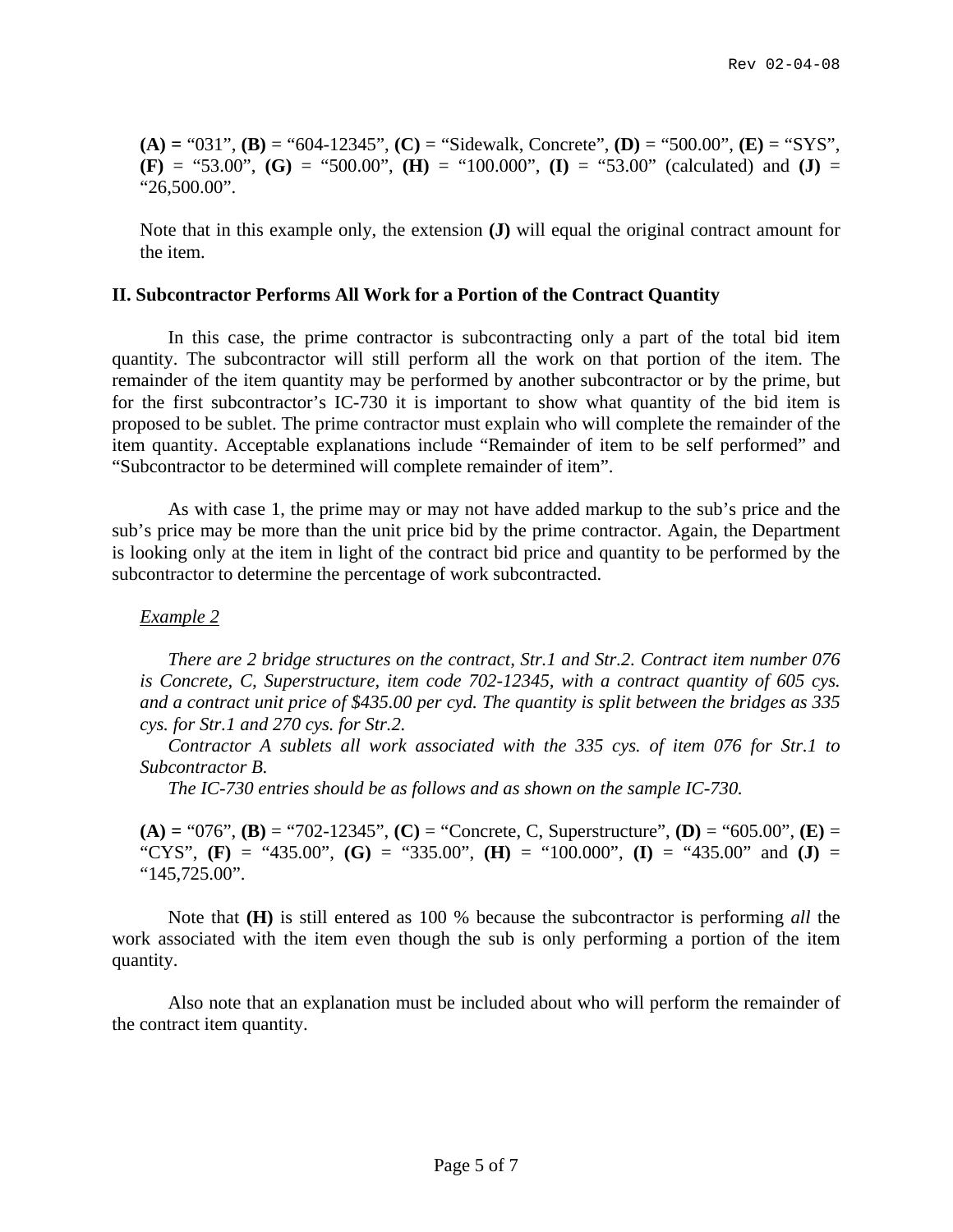# **III. Subcontractor Performs a Portion of the Work for the Total Contract Quantity**

Case 3 involves a subcontract to perform only a portion of the work for the total bid item quantity. Two examples are presented to illustrate this point.

In example 3, the subcontractor is actually providing all labor, equipment and materials associated with a part of the work that is included in the total contract bid item. The remainder of the work on the bid item may be self performed or subcontracted or a combination of both.

In example 4, the subcontractor is only providing the equipment and operators toward the total work required for the bid item. Again, the remainder of the work may be self performed or subcontracted or a combination of both.

# *Example 3*

 *Contract item number 045 is for QC/QA-PCCP, 15 in., item code 501-12345. The contract quantity is 53,125 square yards at a contract unit price of \$62.25 per square yard. Contractor A is subletting only the sawing and sealing of the pavement joints. This includes the sawing and sealing of the longitudinal joints, the cost of which is included in the unit price of item 045. Subcontractor B agrees to saw and seal the longitudinal joints for a total subcontract price of \$318,750.00.* 

 *The IC-730 entries should be as follows and as shown on the sample IC-730.* 

**(A) =** "045", **(B)** = "501-12345", **(C)** = "QC/QA-PCCP, 15 in.", **(D)** = "53,125.00", **(E)** = "SYS", **(F)** = "62.25", **(G)** = "53,125.00", **(H)** = Enter as "9.6385542", displays as "9.639", **(I)** = "6.00" (calculated) and **(J)** = "318,750.00".

Note that the quantity sublet, **(G)**, equals the contract bid quantity and that the contractor must calculate and enter a percentage into **(H)** since the subcontractor is performing only a portion of the work for the entire item quantity.

In this example, column **(H)** was calculated as: **(H)** = Subcontract Price (\$318,750.00) divided by the total contract item amount  $(\$62.25 \times 53,125) = 0.096385542 \times 100 = 9.6385542$ %. When the actual percentage calculated is entered into the electronic spreadsheet, the spreadsheet rounds the number to "9.639" for display, but retains all the calculated decimal places. The result is that extension, **(J)**, is correctly calculated by the spreadsheet as "318,750.00". If the contractor rounds the calculated percentage prior to entry into the spreadsheet, **(J)** will be calculated with a minor rounding difference.

Also note that an explanation must be included about what portion of the work the subcontractor is performing and who will perform the remainder of the work.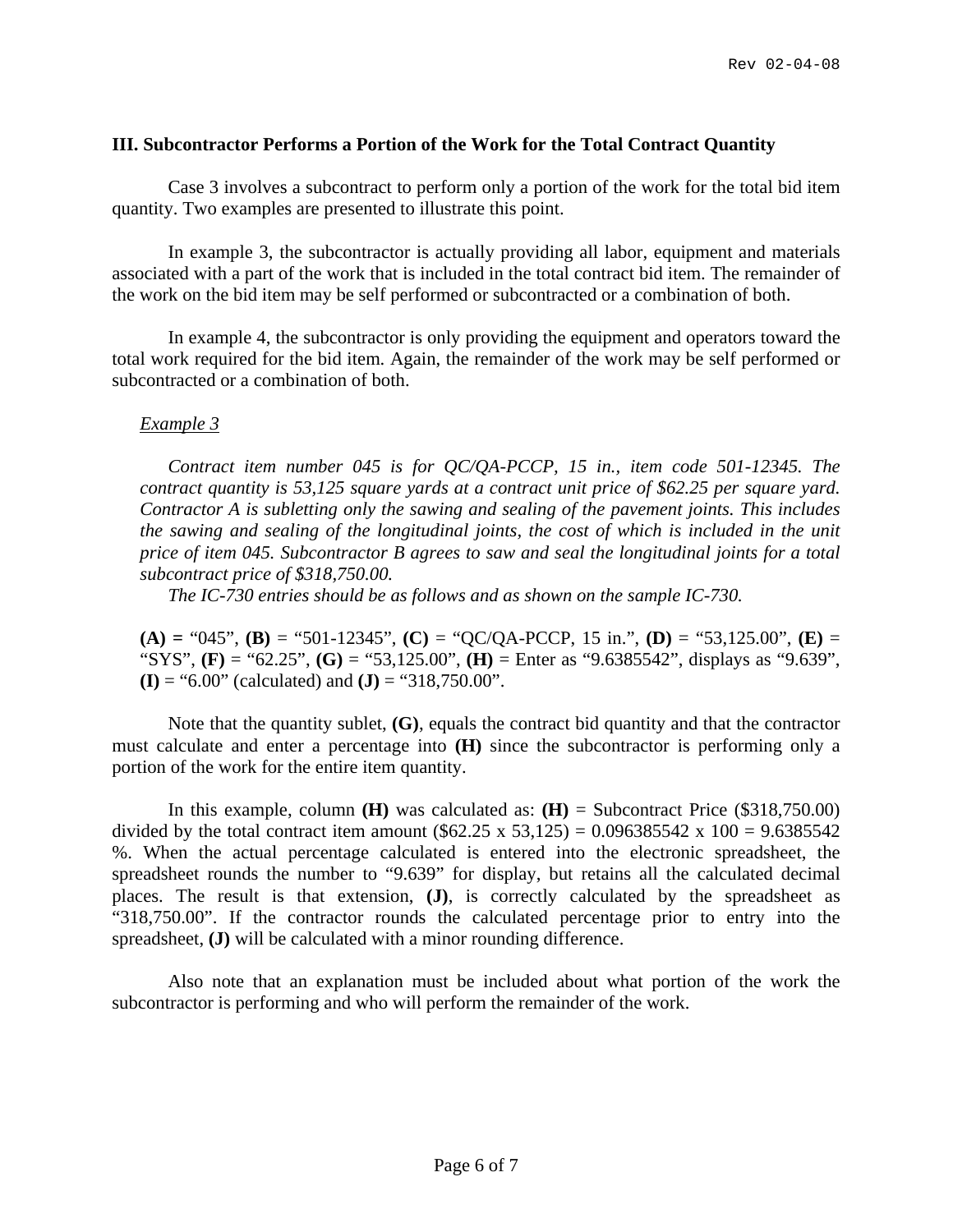# *Example 4*

 *Contract item number 025 is for Subbase for PCCP, item code 302-12345. The contract quantity is 14,167 cys. at a contract unit price of \$35.15 per cyd. Contractor A is providing all the material for the subbase and is performing the finish trimming for both layers of the subbase.* 

 *Subcontractor B is being paid only to place both layers of aggregate and to fine grade the dense graded aggregate portion of the subbase. The subcontract price agreed to is \$155,845.00.* 

 *The IC-730 entries should be as follows and as shown on the sample IC-730.* 

**(A) =** "025", **(B)** = "302-12345", **(C)** = "Subbase for PCCP", **(D)** = "14,167.00", **(E)** = "CYS", **(F)** = "35.15", **(G)** = "14,167.00", **(H)** = Enter "31.2960589", displays as"31.296", **(I)** = "11.00" (calculated) and **(J)** = "155,845.00".

## **IV. Subcontractor Performs a Portion of the Work for a Portion of the Contract Quantity**

## *Example 5*

 *The contract includes subgrade treatment, type I as pay item number 023 with an item code of 207-12345, a contract quantity of 61,250 sys. and a unit price of \$10.50 per syd. Contractor A plans to self perform all the work for 25,125sys. of the quantity by excavation and replacement with aggregate.* 

 *The remainder of the item quantity, 36,125 sys., will be done using chemical soil modification. Subcontractor B is being contracted to perform all of the chemical modification work except final grading of the subgrade which will be done by Contractor A. The subcontract amount is for \$8.90 per sys.* 

 *The IC-730 entries should be as follows and as shown on the sample IC-730.* 

**(A) =** "023", **(B)** = "207-12345", **(C)** = "Subgrade Treatment, Type I.", **(D)** = "61,250.00", **(E)** = "SYS", **(F)** = "10.50", **(G)** = "36,125.00", **(H)** = Enter "84.7619048", displays as "84.762", **(I)** = "8.90" (calculated) and **(J)** = "321,512.50".

In this example, **(G)** is the quantity of the subcontract and column **(H)** was calculated as:  $(H)$  = Subcontract Unit Price (\$8.90) divided by the Contract Unit Price (\$10.50) = 0.847619048  $x 100 = 84.7619048$ , which is rounded in the display as "84.762".

Also note that an explanation must be included about what portion of the work the subcontractor is performing on the partial quantity sublet and how the remainder of the quantity and work is being performed.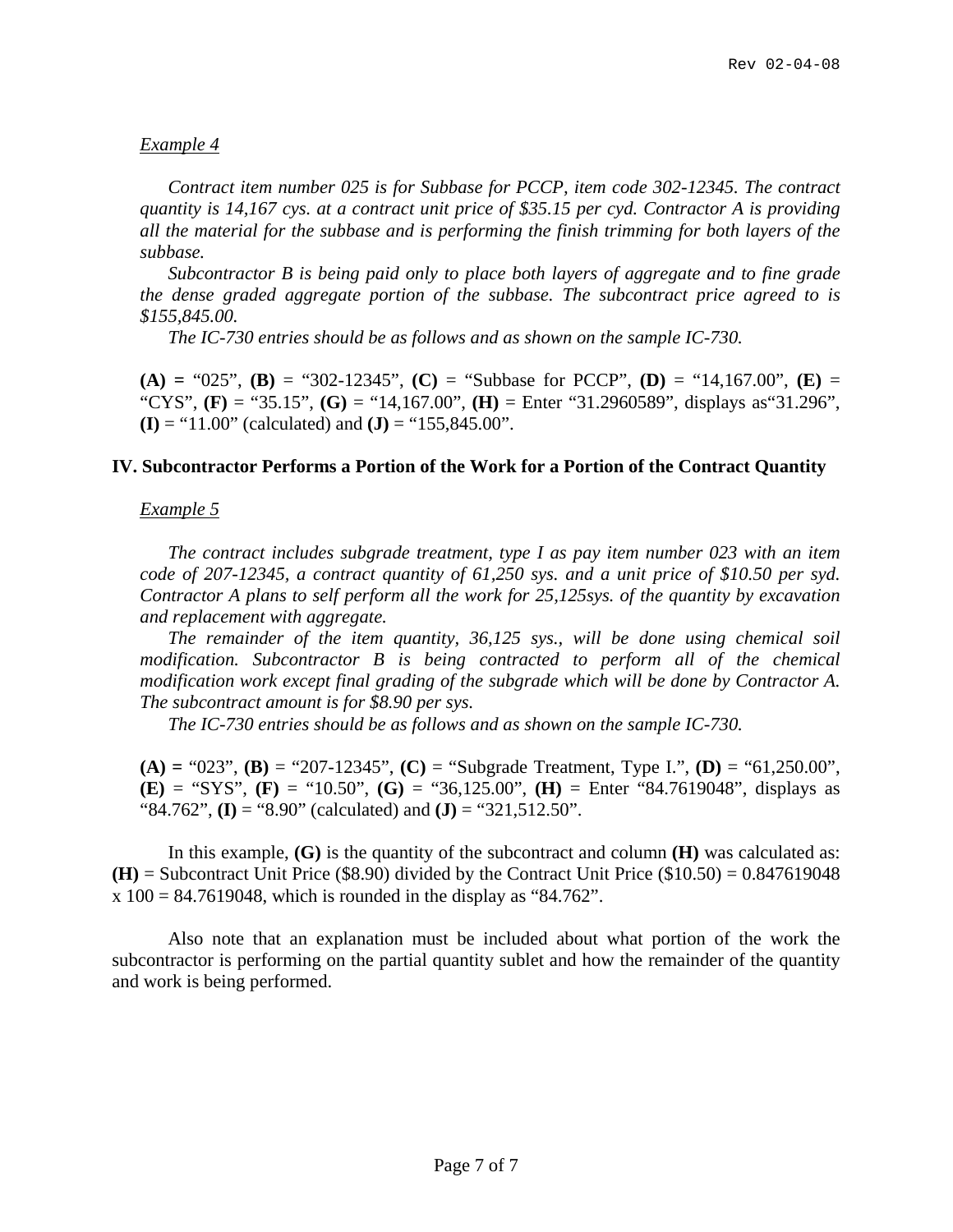

REQUEST FOR APPROVAL OF SUBCONTRACTOR

(See reverse side for instructions)

State Form 4351 (R7 / 11-07) / IC-730

INDIANA DEPARTMENT OF TRANSPORTATION

|                                                                                      | SHEET 1 OF |  |  |
|--------------------------------------------------------------------------------------|------------|--|--|
| The Prime Contractor and proposed Subcontractor must complete the PRIME CONTRACTOR'S |            |  |  |

**CONTRACT NO.** 

| Name of Prime Contractor                                                                                                                                                                            |                  |                                                                                                                                                                                                                                               |                                                                      | AND SUBCONTRACTOR'S SIGNATURES AND SUBCONTRACTOR'S CERTIFICATION OF<br>UNEARNED WORK on the reverse side of the last sheet of this request. |                                           |                                                                      |               |                                         |                 |                                 |              |
|-----------------------------------------------------------------------------------------------------------------------------------------------------------------------------------------------------|------------------|-----------------------------------------------------------------------------------------------------------------------------------------------------------------------------------------------------------------------------------------------|----------------------------------------------------------------------|---------------------------------------------------------------------------------------------------------------------------------------------|-------------------------------------------|----------------------------------------------------------------------|---------------|-----------------------------------------|-----------------|---------------------------------|--------------|
| <b>Contractor A</b>                                                                                                                                                                                 |                  |                                                                                                                                                                                                                                               |                                                                      |                                                                                                                                             |                                           |                                                                      |               |                                         |                 |                                 |              |
| Name of Subcontractor                                                                                                                                                                               |                  |                                                                                                                                                                                                                                               |                                                                      | Subcontractor Federal Identification Number<br>123456789                                                                                    |                                           |                                                                      |               | Subcontractor Phone No.<br>317-555-1234 |                 |                                 |              |
| <b>Subcontractor B</b>                                                                                                                                                                              |                  |                                                                                                                                                                                                                                               |                                                                      |                                                                                                                                             |                                           |                                                                      |               |                                         |                 |                                 |              |
|                                                                                                                                                                                                     |                  | 1234 East Drive Way, Indianapolis, IN 46204                                                                                                                                                                                                   | Subcontractor Address (number and street, city, state, and ZIP code) |                                                                                                                                             |                                           |                                                                      |               |                                         |                 |                                 |              |
|                                                                                                                                                                                                     |                  |                                                                                                                                                                                                                                               | CONTRACT BID / EWA DATA                                              |                                                                                                                                             |                                           |                                                                      |               |                                         |                 | SUBCONTRACT DATA                |              |
| $(A)$ BID /                                                                                                                                                                                         | (B) SPEC.        |                                                                                                                                                                                                                                               |                                                                      |                                                                                                                                             | (D) BID / EWA                             | (I) SUBLET PRICE<br>(F) ITEM UNIT<br>(G) QTY.<br>$(H)$ %<br>(E) ITEM |               |                                         |                 | (J) EXTENSION                   |              |
| <b>EWA ITEM</b>                                                                                                                                                                                     | <b>REFERENCE</b> | (C) ITEM DESCRIPTION                                                                                                                                                                                                                          |                                                                      | QTY.                                                                                                                                        | <b>UNITS</b>                              | PRICE                                                                | <b>SUBLET</b> | <b>SUBLET</b>                           | / BID UNIT      | $(G) \times (I)$                |              |
| 031                                                                                                                                                                                                 | 604-12345        | Sidewalk, Concrete                                                                                                                                                                                                                            |                                                                      |                                                                                                                                             | 500.00                                    | <b>SYS</b>                                                           | 53.00         | 500.00                                  | 100.000         | 53.00                           | 26,500.00    |
| 076                                                                                                                                                                                                 | 702-12345        | Concrete, C, Superstructure<br>(Remainder of item quantity to be performed by<br>Subcontractor C.)                                                                                                                                            |                                                                      |                                                                                                                                             | 605.00                                    | <b>CYS</b>                                                           | 435.00        | 335.00                                  | 100.000         | 435.00                          | 145,725.00   |
| 045                                                                                                                                                                                                 | 501-12345        | QC/QA-PCCP, 15 In.<br>(Sub performing sawing and sealing of longitudinal<br>joints only. Remainder of work to be self performed.)<br>Subbase for PCCP<br>(Sub placing all aggregate & fine grading 53's.<br>Prime to perform all other work.) |                                                                      |                                                                                                                                             | 53,125.00                                 | <b>SYS</b>                                                           | 62.25         | 53,125.00                               | 9.639           | 6.00                            | 318,750.00   |
| 025                                                                                                                                                                                                 | 302-12345        |                                                                                                                                                                                                                                               |                                                                      |                                                                                                                                             | 14,167.00                                 | <b>CYS</b>                                                           | 35.15         | 14,167.00                               | 31.296          | 11.00                           | 155,845.00   |
| 207-12345<br>Subgrade Treatment, Type I<br>023<br>(Sub performing only the chemical modification<br>on a portion of contract quantity. Prime to self<br>perform all work on remainder of quantity.) |                  |                                                                                                                                                                                                                                               | 61,250.00                                                            | SYS                                                                                                                                         | 10.50                                     | 36,125.00                                                            | 84.762        | 8.90                                    | 321,512.50      |                                 |              |
|                                                                                                                                                                                                     |                  |                                                                                                                                                                                                                                               |                                                                      |                                                                                                                                             |                                           |                                                                      |               |                                         |                 | <b>TOTAL THIS SUBCONTRACT =</b> | \$968,332.50 |
|                                                                                                                                                                                                     |                  |                                                                                                                                                                                                                                               |                                                                      |                                                                                                                                             | <b>APPROVAL (For Department Use Only)</b> |                                                                      |               |                                         |                 |                                 |              |
| ाज<br>The proposed subcontractor is prequalified.<br>Request No.<br>003                                                                                                                             |                  |                                                                                                                                                                                                                                               |                                                                      |                                                                                                                                             | ORIGINAL CONTRACT                         |                                                                      |               | 12, 138, 520.00                         |                 |                                 |              |
| 128/08<br>Date Received                                                                                                                                                                             |                  |                                                                                                                                                                                                                                               |                                                                      | Prequalification is not required for this type of work.                                                                                     |                                           | THIS SUBCONTRACT                                                     |               | \$968,332.50                            |                 | 7.98%                           |              |
| PLb<br><b>EEO Check</b>                                                                                                                                                                             |                  |                                                                                                                                                                                                                                               | Prequalification is not required for \$300,000 or less.              | PREVIOUS SUBCONTRACTS                                                                                                                       |                                           | 350, 125.00                                                          |               | $2.88$ %                                |                 |                                 |              |
| Recommended by:<br>SIН                                                                                                                                                                              |                  | Date (month, day, year)                                                                                                                                                                                                                       | 128/08                                                               |                                                                                                                                             | TOTAL SUBCONTRACTS                        |                                                                      | 1,318,457.50  | 10.86%                                  |                 |                                 |              |
| Approved by (District Construction Engineer):<br>TALL<br>-2.5                                                                                                                                       |                  |                                                                                                                                                                                                                                               | Date (month, day, year)                                              | 28/08                                                                                                                                       |                                           | PRIME CONTRACTOR                                                     |               |                                         | 10, 820, 062.50 | 89.14%                          |              |

R-39123